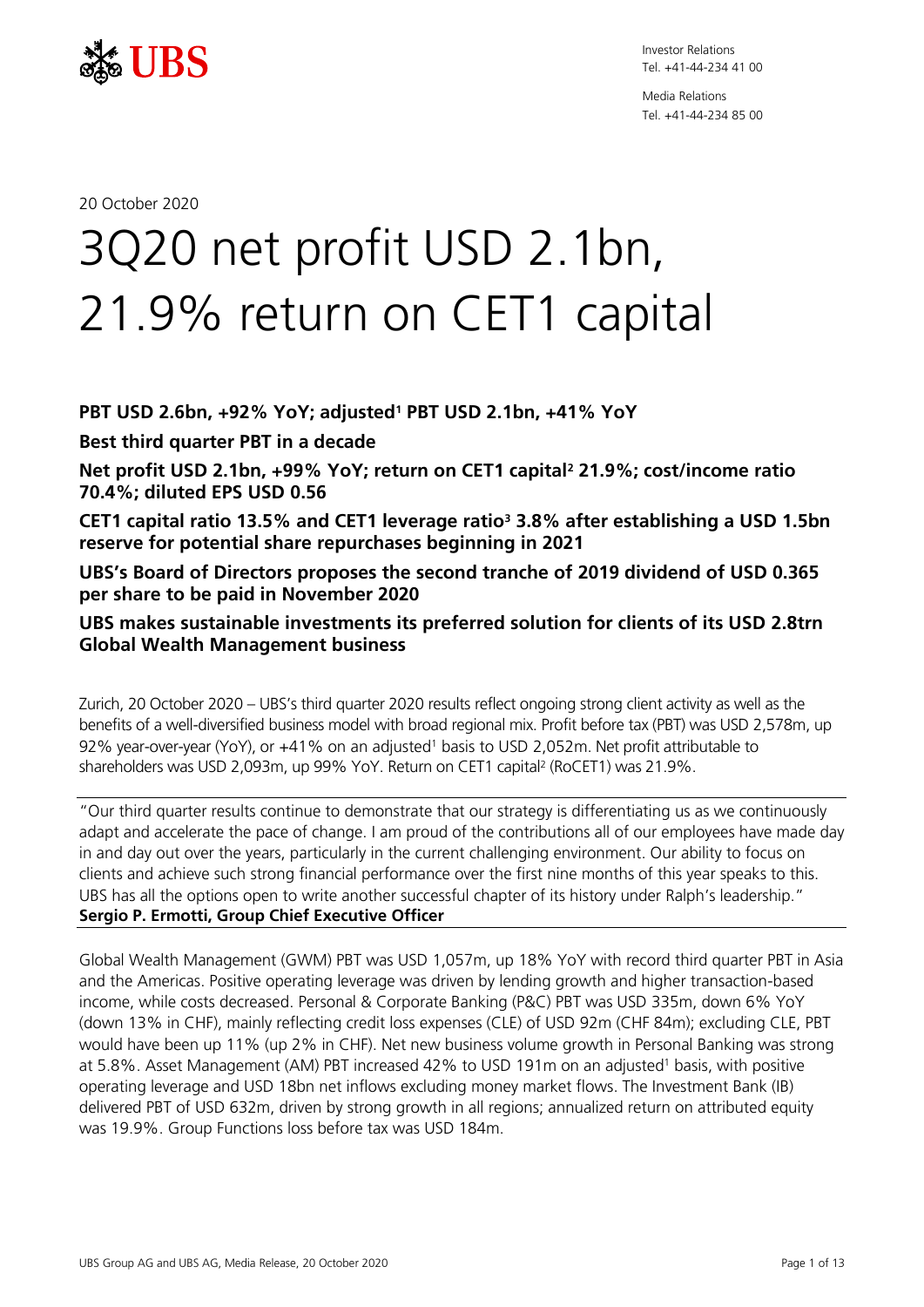

UBS's third quarter 2020 results included credit loss expenses of USD 89m, mainly from USD 92m (CHF 84m) in Personal & Corporate Banking and USD 15m in the Investment Bank. This was partly offset by a net credit loss recovery of USD 22m in Global Wealth Management.

As of 30 September 2020, the CET1 capital ratio was 13.5% (guidance: ~13%, or 12.7-13.3%), the CET1 leverage ratio was 3.8% (guidance: >3.7%), and the tier 1 leverage ratio<sup>4</sup> was 5.5%, not factoring in any temporary concessions or relief<sup>3</sup>.

UBS remains committed to returning excess capital to its shareholders and delivering total capital returns consistent with its previous levels. The balance between cash dividends and share repurchases will be adjusted from 2020 onwards when compared with prior years' returns. Through 30 September 2020, UBS has so far accrued USD 1.0bn toward the cash dividend that UBS expects to propose at the Annual General Meeting of shareholders in April 2021.

In addition, in the third quarter, UBS has established a USD 1.5bn capital reserve for potential share repurchases reflecting strong capital generation by its businesses. Excluding this reserve, the CET1 capital ratio would have increased by 70 basis points to 14.0% as of 30 September 2020. UBS expects to be allowed to resume repurchasing shares in 2021.

The second instalment of the 2019 dividend is to be paid to UBS Group AG shareholders on 27 November 2020, subject to shareholder approval at an Extraordinary General Meeting (EGM) on 19 November 2020. This follows the decision at the 29 April 2020 Annual General Meeting (AGM) to split the distribution of the 2019 dividend into two equal instalments of USD 0.365 per share, consistent with a request by FINMA to Swiss banks in light of the uncertainty caused by COVID-19. 50% of this second distribution will be paid out of the capital contribution reserves and 50% will be paid out of retained earnings (same as with the first distribution in May 2020).

# **Outlook**

Policies to contain the COVID-19 pandemic and fiscal and monetary stimulus to counteract associated economic impacts have been effective in mitigating the economic contraction and stabilizing economies, although with significant variation across countries and regions. However, recent increases in COVID-19 cases create renewed uncertainty, which could affect the path of recovery. The growth outlook and investor sentiment may also be affected by increasing geopolitical tensions and political uncertainties. The range of possible outcomes remains wide, making reliable predictions difficult.

The majority of our credit exposures are either with our Global Wealth Management clients or in Switzerland, and are of high quality. The rebound of markets and the effective crisis management measures in Switzerland have helped to further mitigate the risk in our credit exposures. As a result, at this stage, it is reasonable to expect credit loss expense in the fourth quarter of 2020 to remain markedly lower than in the first half of the year. Our ongoing growth initiatives and other actions to drive net interest income should offset US dollar interest rate headwinds. Going forward, the pandemic and political uncertainties may lead to periods of higher market volatility and could affect client activity positively or negatively.

We remain focused on supporting our employees, clients and the economies in which we operate while executing our strategic plans and maintaining our disciplined approach to managing risks across the firm.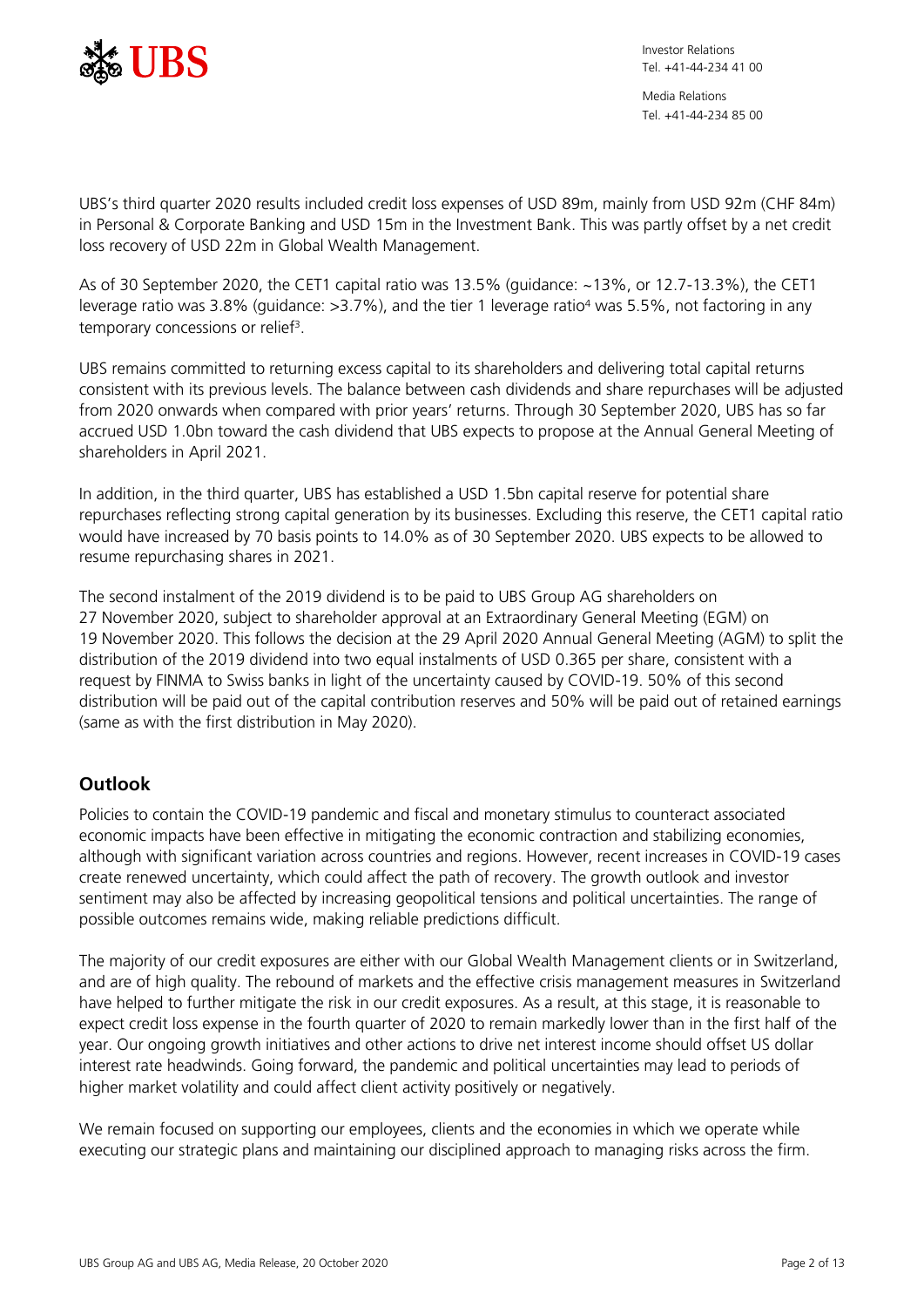

# **Third quarter 2020 performance overview**

UBS's third quarter PBT was USD 2,578m (up 92% YoY). The cost/income ratio was 70.4%, a 10.2 percentage point improvement YoY. Net profit attributable to shareholders was USD 2,093m (up 99% YoY), with diluted earnings per share of USD 0.56 (up 101% YoY). Return on CET1 capital<sup>2</sup> was 21.9%.

## **Global Wealth Management (GWM) PBT USD 1,057m, +18% YoY**

GWM delivered the highest third-quarter PBT since 2011 with positive operating leverage and growth in all regions. It was the highest third quarter PBT on record in APAC and the Americas. Operating income grew by 3% on continued high levels of client activity and greater market volatility that led to a 16% improvement in transaction-based income. Net interest income reduced by 2%, as further pressure from lower USD interest rates was mostly offset by higher revenues from lending. Recurring net fee income also reduced marginally, with shifts in invested assets into lower-margin funds and advisory mandates. Net credit loss recoveries were USD 22m, primarily reflecting a USD 29m release on a stage 3 single structured margin lending position. The cost/income ratio improved to 75.7%, down 2.6 percentage points YoY, as operating expenses reduced by 1%. Loans grew by 7% QoQ to USD 201bn, with over USD 10bn of net new loans and growth in all regions. Invested assets rose to an all-time high of USD 2,754bn, up 6% sequentially. Net new money was USD 1.4bn with tax-related outflows in the US of USD 5.5bn. Net margin was 16bps.

## **Personal & Corporate Banking (P&C) PBT CHF 305m, (13%) YoY**

The main driver of the reduction in PBT was CHF 84m of credit loss expenses (CLE). Stage 3 credit loss expenses were CHF 65m, primarily reflecting expenses of CHF 54m related to a case of fraud at a commodity trade finance counterparty, which affected a number of lenders, including UBS. UBS's remaining exposure to this counterparty is minimal. Lower credit card fees and revenues from foreign exchange transactions were the main driver of a decrease in transaction-based income, reflecting the effects of the COVID-19 pandemic on travel and leisure spending by clients. The cost/income ratio was 58.3%. Net new business volume growth in Personal Banking was strong at 5.6%.

## **Asset Management (AM) PBT USD 739m, +495% YoY**

AM's PBT was significantly affected by the sale of a majority stake in Fondcenter, as well as the expenses related to the modification of certain outstanding deferred compensation awards. On an adjusted<sup>1</sup> basis, PBT was up 42% to USD 191m. Adjusted<sup>1</sup> operating income increased by 27% on strong performance with USD 74m higher performance fees, while net management fees also rose to the highest level in over a decade. The adjusted<sup>1</sup> cost/income ratio was 67.5%. Invested assets were up 6% QoQ to a record USD 980bn on positive market performance and foreign currency translation effects, as well as positive net new money of USD 6.0bn (USD 17.9bn excluding money market flows).

## **Investment Bank (IB) PBT USD 632m, +268% YoY**

Global Markets revenue increased by 42% or 26% (up USD 335m) excluding a gain on the sale of intellectual property rights associated with the Bloomberg Commodity Index family, delivering the best third quarter since the acceleration of UBS's strategy in 2012 due to higher client activity levels, resulting from market volatility, notably within equity derivatives, credit, FX and cash equities. Global Banking was up 44% or USD 198m, with a significant increase in Equity Capital Markets and Leveraged Capital Markets revenues more than offsetting the reduction in Advisory, which followed market trends. Credit loss expenses were USD 15m. Operating expenses increased by 17%, or 5% on an adjusted<sup>1</sup> basis. The cost/income ratio improved to 74.1%. Annualized return on attributed equity was 19.9%.

**Group Functions** loss before tax was USD 184m.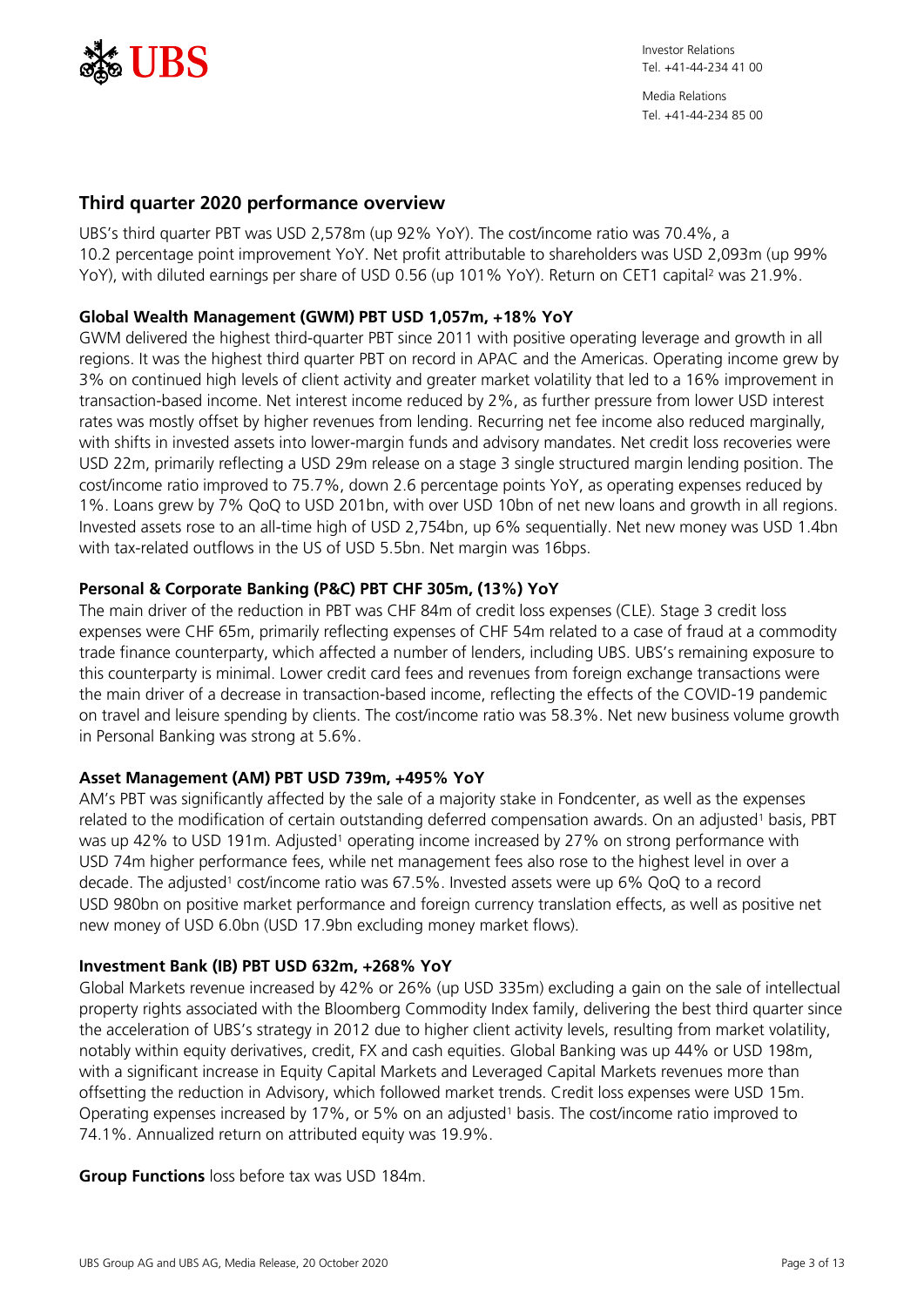

# **Supporting clients, employees and society throughout the COVID-19 pandemic**

The resilience of UBS's operations, its integrated and diversified business model, and its disciplined risk management, as well as its ongoing investment in technology and infrastructure, have continued to be critical in successfully operating through the COVID-19 pandemic.

UBS's workforce continued to work from home to a significant degree in the third quarter of 2020, with more than 95% of internal and external staff able to work concurrently on a remote basis. UBS is continuing to monitor country- and location-specific developments, as well as governmental requirements, and is adapting its plans for the return of employees to UBS offices accordingly, taking into consideration the health of its employees and clients.

As a sign of appreciation for their contribution throughout this challenging year, and acknowledging that the pandemic may have resulted in unexpected financial impact, the Group Executive Board has decided to award UBS's employees at less senior ranks with a one-time cash payment equivalent to one week's salary. This will have an impact on personnel expenses of approximately USD 30m in the fourth quarter of 2020.

In the third quarter of 2020, UBS modified the forfeiture conditions of certain outstanding deferred compensation awards for eligible employees in order to provide additional career flexibility during this time of uncertainty. This condition applies to voluntary leavers but not to Group Executive Board members.

Under the program established by the Swiss Federal Council in March 2020 to support small and mediumsized entities (SMEs), UBS processed more than 24,000 applications and, as of 31 July 2020, UBS had committed CHF 2.7bn of loans up to CHF 0.5m, which are 100% guaranteed by the Swiss government, and CHF 0.6bn of loans between CHF 0.5m and CHF 20m, which are 85% government-guaranteed. The total amount drawn on UBS's loan commitments under the program increased slightly, from CHF 1.6bn (48%) on 31 July 2020 to CHF 1.7bn (52%) on 30 September 2020. UBS remains committed to donating any potential profits from the government-backed lending program to COVID-19 relief efforts; however, as previously communicated, no such profits are expected in 2020.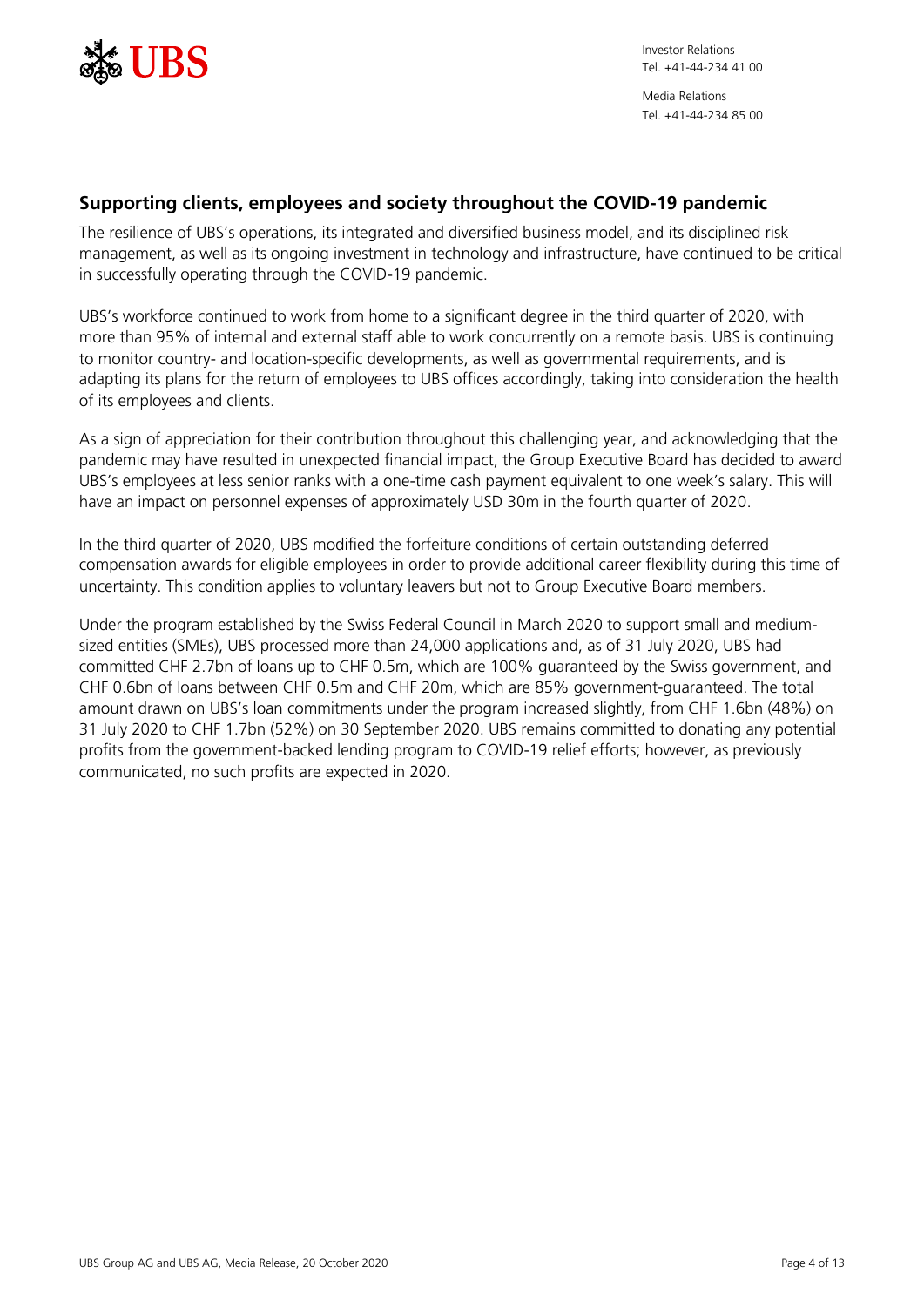

# **Extending UBS's leadership in sustainable finance**

Sustainable finance has been a firm-wide priority for UBS for years. The pandemic is sharpening the market's understanding of the importance of climate transition and certain social issues, such as investment risks. UBS's aim is to continue to help private and institutional clients meet their investment objectives through sustainable finance, making it a critical component of UBS's strategy.

In the third quarter, UBS, as the world's leading wealth manager and sustainable investment manager, announced that sustainable investments are now the firm's preferred solution for private clients investing globally. Managing USD 488bn in core sustainable assets, UBS is the first major global financial institution to make this recommendation.

During the quarter, UBS AM also launched a new suite of investment strategies that includes equity and fixed income, as well as both active and passive approaches. These are the building blocks of most portfolios. The strategies will be based on UBS AM's innovative Climate Aware framework, which seeks to help clients reduce the carbon footprint of investments.

In Switzerland, all funds of the UBS Vitainvest family, which cover pillar 2 (occupational pension) and pillar 3 (private retirement savings) investments, have undergone further development to follow strict ESG criteria defined by UBS. The repositioning of the fund gives clients the opportunity to combine the advantages of the well-known UBS Vitainvest retirement savings fund with the advantages of sustainable investments.

# **Strengthening UBS's position as an employer of choice**

Solidifying UBS's position as an employer of choice, the firm is underlining the importance of family-friendly working conditions by extending paternity leave for employees in Switzerland from two to four weeks. With the extension of paid paternity leave and attractive maternity leave of up to 210 days (30 weeks), UBS is one of the leading companies in Switzerland in terms of parental leave.

According to the latest Universum survey results, published in October, UBS has also retained its place within the Top 50 World's Most Attractive Employers, and employee satisfaction rates have remained consistently above the norm for financial services organizations, according to UBS employee survey results.

Information in this news release is presented for UBS Group AG on a consolidated basis unless otherwise specified. Financial information for UBS AG (consolidated) does not differ materially from UBS Group AG (consolidated) and a comparison between UBS Group AG (consolidated) and UBS AG (consolidated) is provided at the end of this news release.

granted by the Swiss Financial Market Supervisory Authority (FINMA) on 25 March 2020 in connection with COVID-19.

<sup>4</sup> Going concern leverage ratio under Swiss SRB rules.

<sup>1</sup> Refer to the "Performance of our business divisions and Group Functions" table for a list of items called out due to their oneoff nature within the context of the quarter, which have been excluded to show the "adjusted" results referred to in this document.

<sup>&</sup>lt;sup>2</sup> Return on CET1 capital is calculated as annualized net profit attributable to shareholders divided by average common equity tier 1 capital.

<sup>&</sup>lt;sup>3</sup> Excluding the effects of the temporary exemption of central bank sight deposits for the going concern leverage ratio calculation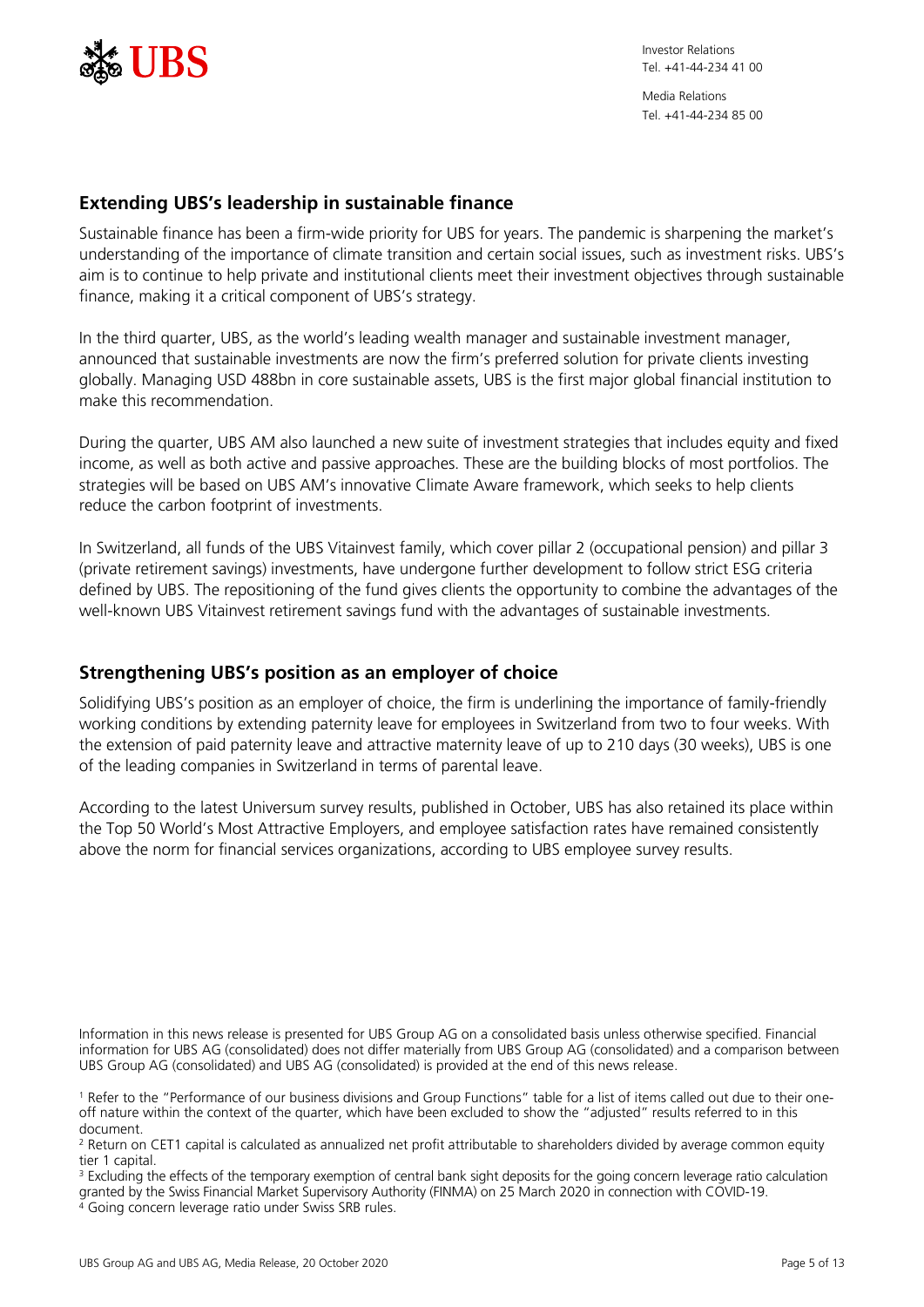

Media Relations Tel. +41-44-234 85 00

## **Performance of our business divisions and Group Functions**

|                                                                                               | For the quarter ended 30.9.20      |                                    |                          |                    |                           |       |
|-----------------------------------------------------------------------------------------------|------------------------------------|------------------------------------|--------------------------|--------------------|---------------------------|-------|
| USD million                                                                                   | <b>Global Wealth</b><br>Management | Personal &<br>Corporate<br>Banking | Asset<br>Manage-<br>ment | Investment<br>Bank | Group<br><b>Functions</b> | Total |
| Operating income                                                                              | 4.280                              | 931                                | 1.162                    | 2.485              | 78                        | 8.935 |
| of which: net gain from the sale of a majority stake in Fondcenter AG                         |                                    |                                    | 57.                      |                    |                           | 63    |
| of which: gain on the sale of intellectual property rights                                    |                                    |                                    |                          | 215                |                           |       |
| of which: net gains from properties sold or held for sale                                     |                                    |                                    |                          |                    |                           |       |
| of which: gain related to investment in associates                                            |                                    | 19                                 |                          |                    |                           |       |
| of which: gain on the sale of equity investment measured at fair value through profit or loss | 4                                  | 18                                 |                          |                    |                           |       |
| Operating expenses                                                                            | 3.223                              | 596                                |                          | 1.853              | 262                       | 6.357 |
| of which: acceleration of expenses in relation to outstanding deferred compensation awards    | 46                                 |                                    | 22                       | 229                | 58                        | 359   |
| of which: expenses associated with terminated real estate leases                              |                                    |                                    |                          |                    | 72                        |       |
| Operating profit / (loss) before tax                                                          | .057                               | 335                                | 739                      | 632                | (184)                     | 2.578 |

|                                                                | For the quarter ended 30.9.19 |                                    |                          |                           |                           |       |
|----------------------------------------------------------------|-------------------------------|------------------------------------|--------------------------|---------------------------|---------------------------|-------|
| USD million                                                    | Global Wealth<br>Management   | Personal &<br>Corporate<br>Banking | Asset<br>Manage-<br>ment | Investment<br><b>Bank</b> | Group<br><b>Functions</b> | Total |
| Operating income                                               | 4.142                         | 919                                | 465                      | 1.752                     | (191)                     | 7.088 |
| of which: net foreign currency translation losses <sup>1</sup> |                               |                                    |                          |                           | (46)                      | (46)  |
| Operating expenses                                             | 3.248                         | 565                                | 341                      | 1.580                     | 9                         | 5.743 |
| of which: net restructuring expenses <sup>2</sup>              | 25                            | 8                                  | 10                       | 31                        | (6)                       | 69    |
| Operating profit / (loss) before tax                           | 894                           | 354                                | 124                      | 172                       | (200)                     | .345  |

1 Related to the disposal or closure of foreign operations. 2 Reflects expenses for new restructuring initiatives. Prior-year comparative figures also include restructuring expenses related to legacy cost programs.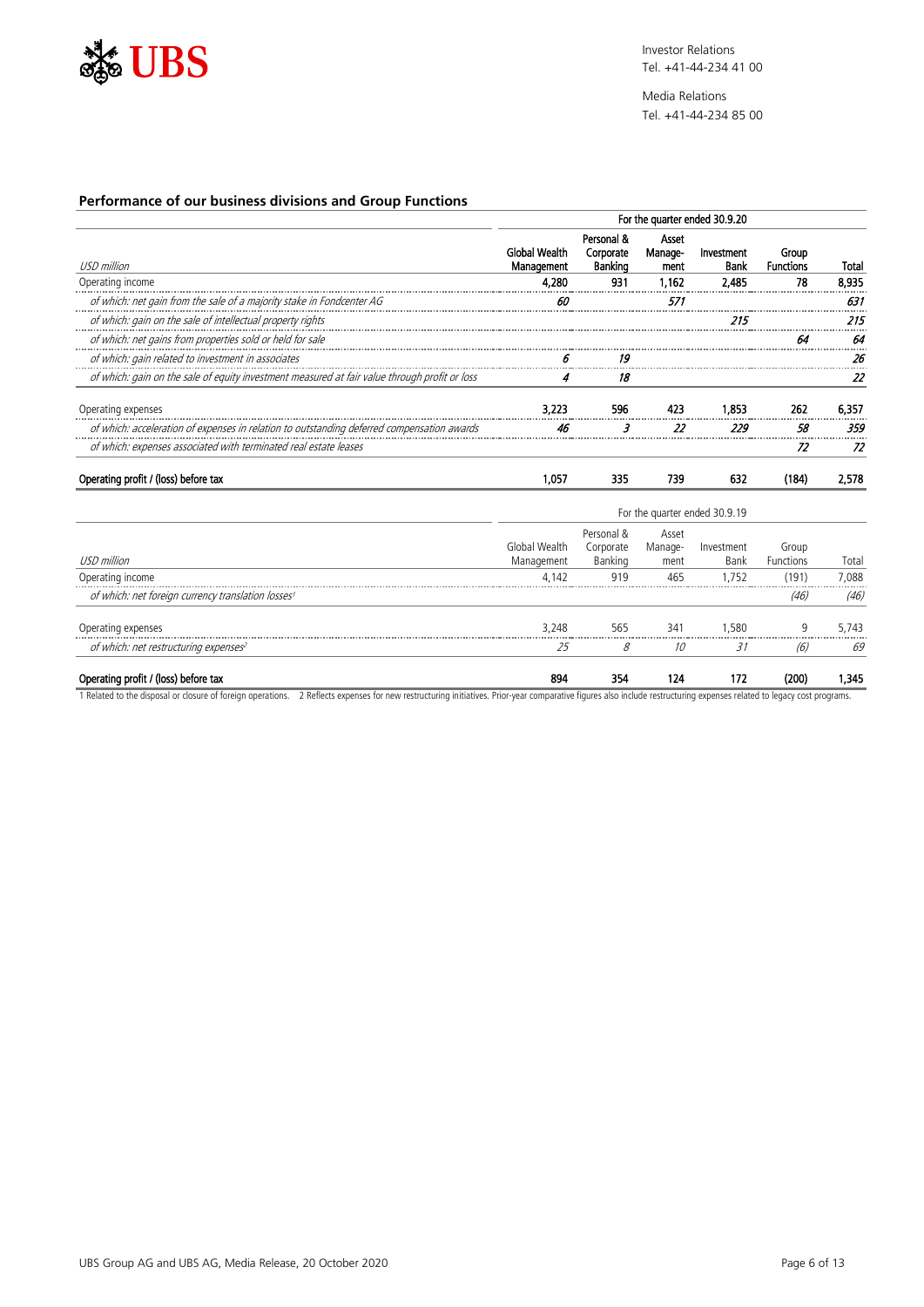

Media Relations Tel. +41-44-234 85 00

## **Performance of our business divisions and Group Functions**

|                                                                                                | Year-to-date 30.9.20        |                                    |                          |                    |                           |        |  |
|------------------------------------------------------------------------------------------------|-----------------------------|------------------------------------|--------------------------|--------------------|---------------------------|--------|--|
| USD million                                                                                    | Global Wealth<br>Management | Personal &<br>Corporate<br>Banking | Asset<br>Manage-<br>ment | Investment<br>Bank | Group<br><b>Functions</b> | Total  |  |
| Operating income                                                                               | 12.769                      | 2.658                              | 2,200                    | 7.202              | (557)                     | 24.273 |  |
| of which: net gain from the sale of a majority stake in Fondcenter AG                          |                             |                                    | 57.                      |                    |                           | 631    |  |
| of which: gain on the sale of intellectual property rights                                     |                             |                                    |                          |                    |                           |        |  |
| of which: net gains from properties sold or held for sale                                      |                             |                                    |                          |                    |                           |        |  |
| of which: gain related to investment in associates                                             |                             | 19                                 |                          |                    |                           |        |  |
| of which: gain on the sale of equity investment measured at fair value through profit or loss  |                             | 18                                 |                          |                    |                           | 22     |  |
| Operating expenses                                                                             | 9.614                       | 1.752                              | 1.146                    | 5,249              | 342                       | 18.103 |  |
| of which: acceleration of expenses in relation to outstanding deferred compensation awards<br> |                             |                                    | 22                       | 229                | 58                        | 359    |  |
| of which: expenses associated with terminated real estate leases                               |                             |                                    |                          |                    |                           |        |  |
| of which: net restructuring expenses <sup>1</sup>                                              | 72                          | 5.                                 | 6                        | 24                 | Ω                         | 107    |  |
| Operating profit / (loss) before tax                                                           | 3.155                       | 907                                | 1.054                    | 1.953              | (899)                     | 6.169  |  |

|                                                                 | Year-to-date 30.9.19        |                                    |                          |                    |                    |        |  |
|-----------------------------------------------------------------|-----------------------------|------------------------------------|--------------------------|--------------------|--------------------|--------|--|
| USD million                                                     | Global Wealth<br>Management | Personal &<br>Corporate<br>Banking | Asset<br>Manage-<br>ment | Investment<br>Bank | Group<br>Functions | Total  |  |
| Operating income                                                | 12.202                      | 2.834                              | 1,386                    | 5,588              | (174)              | 21,838 |  |
| of which: net foreign currency translations losses <sup>2</sup> |                             |                                    |                          |                    | (35)               | (35)   |  |
| Operating expenses                                              | 9,571                       | 1.703                              | 1.035                    | 4.782              | 97                 | 17.188 |  |
| of which: net restructuring expenses <sup>1</sup>               | 47                          | 14                                 | 26                       | 57                 | (6)                | 139    |  |
| Operating profit / (loss) before tax                            | 2,631                       | 1,131                              | 352                      | 806                | (271)              | 4,650  |  |

1 Reflects expenses for new restructuring initiatives. Prior-year comparative figures also include restructuring expenses related to legacy cost programs. 2 Related to the disposal or closure of foreign operations.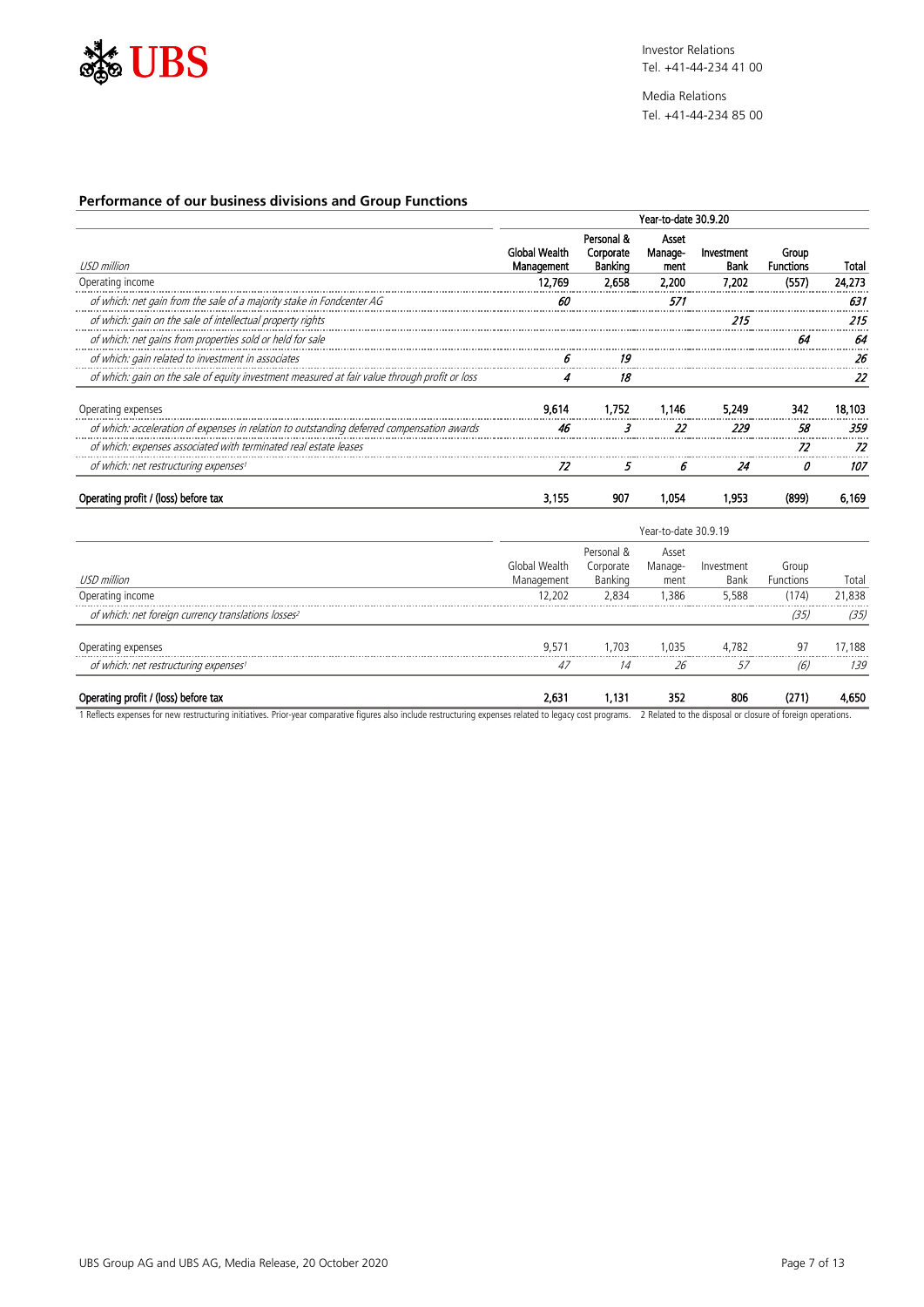

Media Relations Tel. +41-44-234 85 00

#### **Our key figures**

|                                                                                       |           | As of or for the quarter ended |                  |                     | As of or year-to-date |                                              |
|---------------------------------------------------------------------------------------|-----------|--------------------------------|------------------|---------------------|-----------------------|----------------------------------------------|
| USD million, except where indicated                                                   | 30.9.20   | 30.6.201                       | 31.12.191        | 30.9.191            | 30.9.20               | 30.9.191                                     |
| Group results                                                                         |           |                                |                  |                     |                       |                                              |
| Operating income                                                                      | 8,935     | 7,403                          | 7,052            | 7,088               | 24,273                | 21,838                                       |
| Operating expenses                                                                    | 6,357     | 5,821                          | 6,124            | 5,743               | 18,103                | 17,188                                       |
| Operating profit / (loss) before tax                                                  | 2,578     | 1.582                          | 928              | 1,345               | 6,169                 | 4,650                                        |
| Net profit / (loss) attributable to shareholders                                      | 2,093     | 1,232                          | 722              | 1,049               | 4,921                 | 3,582                                        |
| Diluted earnings per share (USD) <sup>2</sup>                                         | 0.56      | 0.33                           | 0.19             | 0.28                | 1.33                  | 0.95                                         |
| Profitability and growth <sup>3</sup>                                                 |           |                                |                  |                     |                       |                                              |
| Return on equity (%)                                                                  | 14.4      | 8.6                            | 5.2              | 7.7                 | 11.5                  | $\frac{8.9}{1}$                              |
| Return on tangible equity (%)                                                         | 16.2      | $\frac{1}{9.7}$                | $rac{3}{5.9}$    | $\frac{1}{8.7}$     | $\frac{1}{12.9}$      | 10.1                                         |
| Return on common equity tier 1 capital (%)                                            | 21.9      | 13.2                           | 8.2              | 12.1                | 17.6                  | 13.8                                         |
| Return on risk-weighted assets, gross (%)                                             | 12.7      | 10.7                           | 10.8             | 10.8                | 11.8                  | 11.0                                         |
| Return on leverage ratio denominator, gross (%) <sup>4</sup>                          | 3.7       | 3.2                            | 3.1              | 3.1                 | 3.5                   | 3.2                                          |
| Cost / income ratio (%)                                                               | 70.4      | 75.8                           | 86.8             | 80.6                | 72.7                  | 78.5                                         |
| Effective tax rate (%)                                                                | 18.8      | 21.9                           | 21.6             | $\frac{23.8}{21.9}$ | 20.1                  | 23.0                                         |
| Net profit growth (%)                                                                 | 99.5      | (11.5)                         | 129.4            | (16.2)              | 37.4                  | (14.7)                                       |
| Resources <sup>3</sup>                                                                |           |                                |                  |                     |                       |                                              |
| Total assets                                                                          | 1,065,153 | 1,063,849                      | 972,194          | 973,129             | 1,065,153             | 973,129                                      |
| Equity attributable to shareholders                                                   | 59,451    | 57,003                         | 54,501           | 56,155              | 59,451                | 56,155                                       |
| Common equity tier 1 capital <sup>5</sup>                                             | 38,197    | 38,114                         | 35,535           | 34,627              | 38,197                | 34,627                                       |
| Risk-weighted assets <sup>5</sup>                                                     | 283,133   | 286,436                        | 259,208          | 264,626             | 283,133               | 264,626                                      |
| Common equity tier 1 capital ratio (%) <sup>5</sup>                                   | 13.5      | 13.3                           | 13.7             | 13.1                | 13.5                  | 13.1                                         |
| Going concern capital ratio (%) <sup>5</sup>                                          | 19.2      | 18.7                           | 20.0             | 19.1                | 19.2                  | 19.1                                         |
| Total loss-absorbing capacity ratio (%) <sup>5</sup>                                  | 34.5      | 32.7                           | 34.6             | 33.3                | 34.5                  | 33.3                                         |
| Leverage ratio denominator <sup>5</sup>                                               | 994,366   | 974,359                        | 911,322          | 901,911             | 994,366               | 901,911                                      |
| Leverage ratio denominator (with temporary FINMA exemption) <sup>6</sup>              | 907,181   | 885,157                        |                  |                     | 907,181               |                                              |
| Common equity tier 1 leverage ratio (%) <sup>5</sup>                                  | 3.84      | 3.91                           | $\frac{3.90}{1}$ | 3.84                | 3.84                  | $\begin{array}{c} 3.84 \\ -2.84 \end{array}$ |
| Common equity tier 1 leverage ratio (%) (with temporary FINMA exemption) <sup>6</sup> | 4.21      | 4.31                           |                  |                     | 4.21                  |                                              |
| Going concern leverage ratio (%) <sup>5</sup>                                         | 5.5       | 5.5                            | 5.7              | 5.6                 | 5.5                   | 5.6                                          |
| Going concern leverage ratio (%) (with temporary FINMA exemption) <sup>6</sup>        | 6.0       | 6.0                            |                  |                     | 6.0                   |                                              |
| Total loss-absorbing capacity leverage ratio (%) <sup>5</sup>                         | 9.8       | 9.6                            | 9.8              | 9.8                 | 9.8                   | 9.8                                          |
| Liquidity coverage ratio (%)7                                                         | 154       | <br>155                        | 134              | 138                 | $\frac{1}{154}$       | 138                                          |
| Other                                                                                 |           |                                |                  |                     |                       |                                              |
| Invested assets (USD billion) <sup>8</sup>                                            | 3,807     | 3.588                          | 3,607            | 3,422               | 3,807                 | 3,422                                        |
| Personnel (full-time equivalents)                                                     | 71,230    | 69,931                         | 68,601           | 67,634              | 71,230                | 67,634                                       |
| Market capitalization <sup>9</sup>                                                    | 40,113    | 41,303                         | 45,661           | 41,210              | 40,113                | 41,210                                       |
| Total book value per share (USD) <sup>9</sup>                                         | 16.57     | 15.89                          | 15.07            | 15.46               | 16.57                 | 15.46                                        |
| Total book value per share (CHF) <sup>9</sup>                                         | 15.27     | 15.05                          | 14.59            | 15.44               | 15.27                 | 15.44                                        |
| Tangible book value per share (USD) <sup>9</sup>                                      | 14.78     | 14.10                          | 13.28            | 13.66               | 14.78                 | 13.66                                        |
| Tangible book value per share (CHF) <sup>9</sup>                                      | 13.61     | 13.36                          | 12.86            | 13.64               | 13.61                 | 13.64                                        |

1 Comparative information has been restated where applicable. Refer to the "Recent developments" and "Consolidated financial statements" sections of the UBS Group third quarter 2020 report for more information. 2 Refer to "Note 9 Earnings per share (EPS) and shares outstanding" in the "Consolidated financial statements" section of the UBS Group third quarter 2020 report for more information. 3 Refer to<br>the "Performan the UBS Group second quarter 2020 report for more information. 5 Based on the Swiss systemically relevant bank framework as of 1 January 2020. Refer to the "Capital management" section of the UBS Group<br>2020 report for tur 2020 report for more information.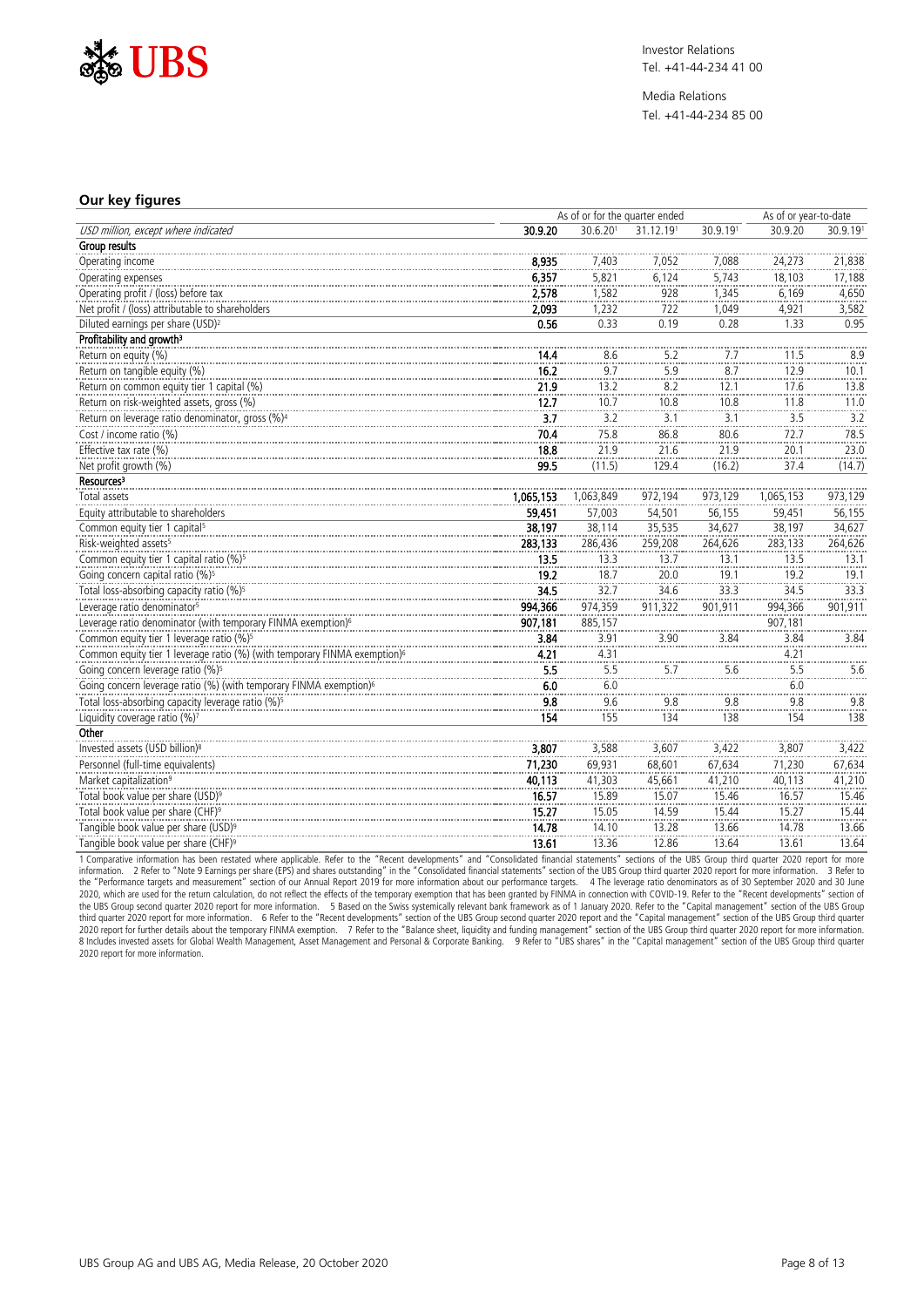

Media Relations Tel. +41-44-234 85 00

#### **Income statement**

|                                                                                           | For the quarter ended |         |         |      | % change from |          | Year-to-date |  |
|-------------------------------------------------------------------------------------------|-----------------------|---------|---------|------|---------------|----------|--------------|--|
| <b>USD</b> million                                                                        | 30.9.20               | 30.6.20 | 30.9.19 | 2020 | 3019          | 30.9.20  | 30.9.19      |  |
| Net interest income                                                                       | 1,517                 | 1,392   | 1.090   | 9    | 39            | 4,240    | 3,239        |  |
| Other net income from financial instruments measured at fair value through profit or loss | 1,769                 | 1.932   | 1,587   | (8)  | 11            | 5,507    | 5,461        |  |
| Credit loss (expense) / recovery                                                          | (89)                  | (272)   | (38)    | (67) | 135           | (628)    | (70)         |  |
| Fee and commission income                                                                 | 5.211                 | 4.729   | 4.805   | 10   | 8             | 15.418   | 14,253       |  |
| Fee and commission expense                                                                | (440)                 | (419)   | (396)   | 5    | 11            | (1, 316) | (1, 238)     |  |
| Net fee and commission income                                                             | 4.771                 | 4.311   | 4.409   | 11   | 8             | 14.103   | 13,015       |  |
| Other income                                                                              | 967                   | 41      | 39      |      |               | 1,052    | 193          |  |
| Total operating income                                                                    | 8,935                 | 7,403   | 7,088   | 21   | 26            | 24,273   | 21,838       |  |
| Personnel expenses                                                                        | 4,631                 | 4,283   | 3.987   | 8    | 16            | 13,235   | 12,182       |  |
| General and administrative expenses                                                       | 1.173                 | 1.063   | 1,308   | 10   | (10)          | 3,369    | 3,670        |  |
| Depreciation and impairment of property, equipment and software                           | 538                   | 458     | 432     | 17   | 25            | 1.452    | 1.285        |  |
| Amortization and impairment of goodwill and intangible assets                             | 15                    | 17      | 16      | (11) | (9)           | 47       | 50           |  |
| Total operating expenses                                                                  | 6.357                 | 5,821   | 5,743   | 9    | 11            | 18,103   | 17,188       |  |
| Operating profit / (loss) before tax                                                      | 2,578                 | 1.582   | 1.345   | 63   | 92            | 6.169    | 4,650        |  |
| Tax expense / (benefit)                                                                   | 485                   | 347     | 294     | 40   | 65            | 1.242    | 1,067        |  |
| Net profit / (loss)                                                                       | 2,094                 | 1,236   | 1,051   | 69   | 99            | 4,927    | 3,582        |  |
| Net profit / (loss) attributable to non-controlling interests                             | $\Omega$              | ξ       | 1       | (92) | (80)          | 6        | $\Omega$     |  |
| Net profit / (loss) attributable to shareholders                                          | 2,093                 | 1,232   | 1,049   | 70   | 99            | 4,921    | 3,582        |  |
| <b>Comprehensive income</b>                                                               |                       |         |         |      |               |          |              |  |
| Total comprehensive income                                                                | 2,180                 | 209     | 3,146   | 941  | (31)          | 6,584    | 6,658        |  |
| Total comprehensive income attributable to non-controlling interests                      |                       |         | (5)     | 55   |               | q        | (8)          |  |
| Total comprehensive income attributable to shareholders                                   | 2.173                 | 205     | 3.151   | 959  | (31)          | 6.575    | 6.666        |  |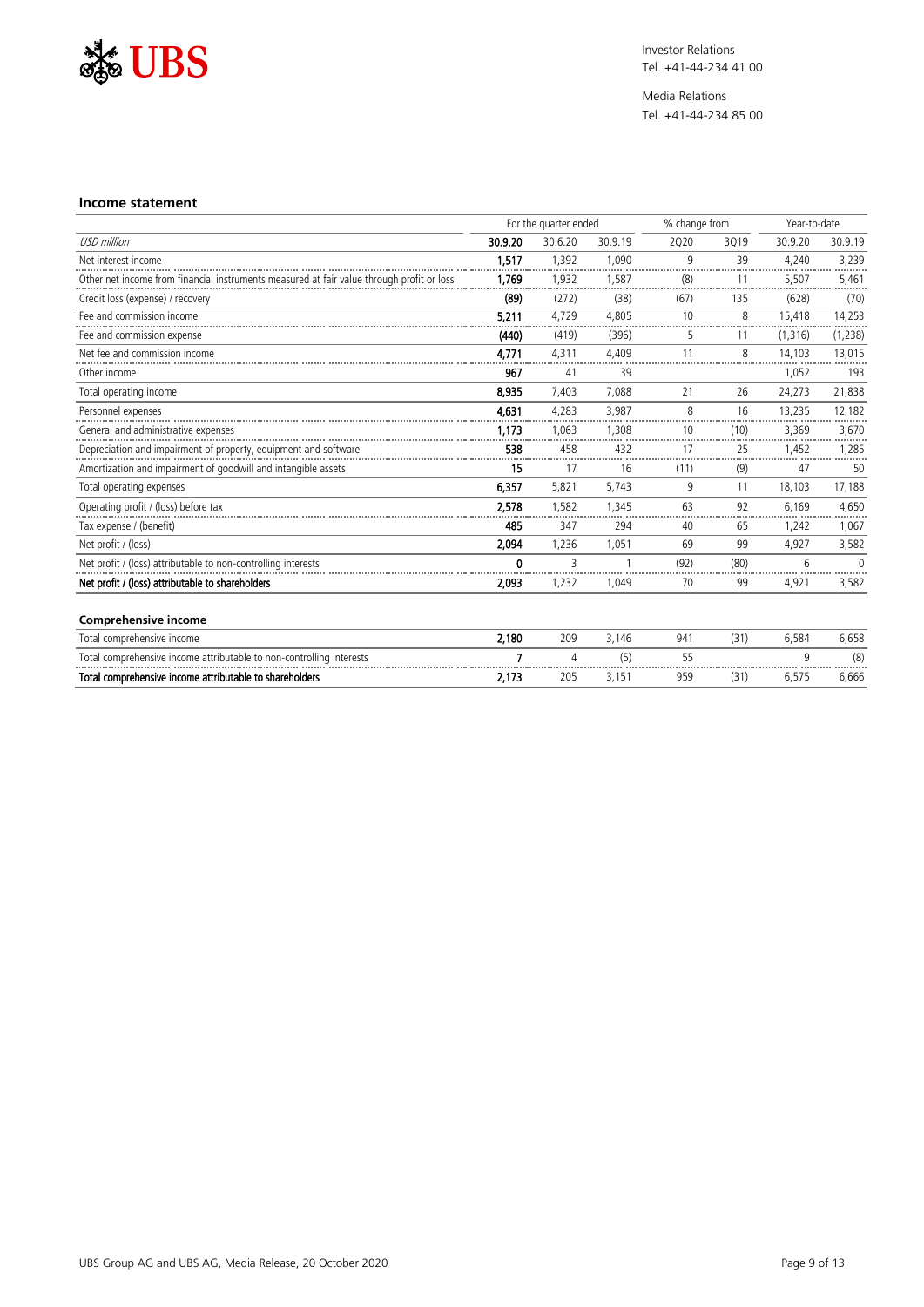

### **Comparison between UBS Group AG consolidated and UBS AG consolidated**

|                                                  |                     | As of or for the quarter ended 30.9.20 |                          | As of or for the quarter ended 31.12.191<br>As of or for the quarter ended 30.6.201 |                         |                          |                     |                         |                   |
|--------------------------------------------------|---------------------|----------------------------------------|--------------------------|-------------------------------------------------------------------------------------|-------------------------|--------------------------|---------------------|-------------------------|-------------------|
|                                                  | <b>UBS Group AG</b> |                                        | <b>UBS AG</b> Difference | <b>UBS Group AG</b>                                                                 |                         | <b>UBS AG Difference</b> | <b>UBS Group AG</b> |                         | UBS AG Difference |
| USD million, except where indicated              | consolidated        | consolidated (absolute)                |                          | consolidated                                                                        | consolidated (absolute) |                          | consolidated        | consolidated (absolute) |                   |
| Income statement                                 |                     |                                        |                          |                                                                                     |                         |                          |                     |                         |                   |
| Operating income                                 | 8,935               | 9,038                                  | (103)                    | 7,403                                                                               | 7,512                   | (109)                    | 7,052               | 7,145                   | (93)              |
| Operating expenses                               | 6,357               | 6,560                                  | (203)                    | 5,821                                                                               | 5,987                   | (166)                    | 6,124               | 6,332                   | (207)             |
|                                                  |                     |                                        |                          |                                                                                     |                         |                          |                     |                         |                   |
| Operating profit / (loss) before tax             | 2,578               | 2,478                                  | 100                      | 1,582                                                                               | 1,525                   | $\frac{57}{1}$           | 928                 | 814                     | 114               |
| of which: Global Wealth Management               | 1,057               | 1,042                                  | 14                       | 880                                                                                 | 868                     | 12                       | 766                 | 754                     | 12                |
| of which: Personal & Corporate Banking           | 335                 | 335                                    | $\mathcal{Q}$            | 238                                                                                 | 238                     | $\mathcal O$             | 310                 | 311                     | $\binom{n}{k}$    |
| of which: Asset Management                       | 739                 | 739                                    | 0                        | 157                                                                                 | 157                     | 0<br>a a s               | 180                 | 180                     | О                 |
| of which: Investment Bank                        | 632                 | 623                                    | $\frac{9}{77}$           | 612                                                                                 | 611                     | 1<br>.                   | (22)                | (18)                    | $\frac{1}{4}$     |
| of which: Group Functions                        | (184)               | (261)                                  |                          | (305)                                                                               | (349)                   | 44                       | (306)               | (413)                   | 107               |
| Net profit / (loss)                              | 2,094               | 2,018                                  | <br>76                   | 1,236                                                                               | 1,197                   | 39                       | 727                 | 628                     | 100               |
| of which: net profit / (loss) attributable to    |                     |                                        |                          |                                                                                     |                         |                          |                     |                         |                   |
| shareholders                                     | 2,093               | 2,018                                  | 76                       | 1,232                                                                               | 1,194                   | 39                       | 722                 | 622                     | 100               |
| of which: net profit / (loss) attributable to    |                     |                                        |                          |                                                                                     |                         |                          |                     |                         |                   |
| non-controlling interests                        | 0                   | 0                                      | $\mathcal O$             | 3                                                                                   | 3                       | $\mathcal O$             | 6                   | 6                       | О                 |
| <b>Statement of comprehensive income</b>         |                     |                                        |                          |                                                                                     |                         |                          |                     |                         |                   |
| Other comprehensive income                       | 86                  | 70                                     | 16                       | (1,026)                                                                             | (1,035)                 | 9                        | (2, 295)            | (1, 475)                | (819)             |
| of which: attributable to shareholders           | $\overline{80}$     | 64                                     | 16                       | (1, 027)                                                                            | (1, 037)                | $\ddot{g}$               | (2, 299)            | (1, 479)                | (819)             |
| of which: attributable to non-controlling        |                     |                                        |                          |                                                                                     |                         |                          |                     |                         |                   |
| interests                                        | 6                   | 6                                      | $\mathcal O$             |                                                                                     |                         | 0                        | $\overline{4}$      | $\overline{4}$          | 0                 |
| Total comprehensive income                       | 2,180               | 2,088                                  | 92                       | 209                                                                                 | 161                     | 48                       | (1, 567)            | (847)                   | (720)             |
| of which: attributable to shareholders           | 2,173               | 2,081                                  | 92                       | 205                                                                                 | 157                     | 48                       | (1, 577)            | (857)                   | (720)             |
| of which: attributable to non-controlling        |                     |                                        |                          |                                                                                     |                         |                          |                     |                         |                   |
| interests                                        | 7                   | 7                                      | 0                        | $\overline{4}$                                                                      | $\overline{4}$          | 0                        | 10                  | 10                      | 0                 |
|                                                  |                     |                                        |                          |                                                                                     |                         |                          |                     |                         |                   |
| <b>Balance sheet</b>                             |                     |                                        |                          |                                                                                     |                         |                          |                     |                         |                   |
| Total assets                                     | 1,065,153           | 1,064,621                              | 532                      | 1,063,849                                                                           | 1,063,446               | 403                      | 972,194             | 971,927                 | 267               |
| <b>Total liabilities</b>                         | 1,005,409           | 1,006,868                              | (1, 459)                 | 1,006,673                                                                           | 1,007,890               | (1, 216)                 | 917,519             | 918,031                 | (512)             |
| Total equity                                     | 59,744              | 57,753                                 | 1,991                    | 57,175                                                                              | 55,557                  | 1,619                    | 54,675              | 53,896                  | 779               |
| of which: equity attributable to shareholders    | 59,451              | 57,461                                 | 1,991                    | <i>57,003</i>                                                                       | 55,384                  | 1,619                    | 54,501              | 53,722                  | 779               |
| of which: equity attributable to non-            |                     |                                        |                          |                                                                                     |                         |                          |                     |                         |                   |
| controlling interests                            | 293                 | 293                                    | 0                        | 173                                                                                 | 173                     | 0                        | 174                 | 174                     | 0                 |
|                                                  |                     |                                        |                          |                                                                                     |                         |                          |                     |                         |                   |
| <b>Capital information</b>                       |                     |                                        |                          |                                                                                     |                         |                          |                     |                         |                   |
| Common equity tier 1 capital                     | 38,197              | 38,652                                 | (454)                    | 38,114                                                                              | 37,403                  | 711                      | 35,535              | 35,233                  | 302               |
| Going concern capital                            | 54,396              | 53,004                                 | 1,392                    | 53,505                                                                              | 50,954                  | 2,551                    | 51,842              | 47,191                  | 4,650             |
| Risk-weighted assets                             | 283,133             | 281,442                                | 1,691                    | 286,436                                                                             | 284,798                 | 1,639                    | 259,208             | 257,831                 | 1,376             |
| Common equity tier 1 capital ratio (%)           | 13.5                | 13.7                                   | (0.2)                    | 13.3                                                                                | 13.1                    | 0.2                      | 13.7                | 13.7                    | 0.0               |
| Going concern capital ratio (%)                  | 19.2                | 18.8                                   | 0.4                      | 18.7                                                                                | 17.9                    | 0.8                      | 20.0                | 18.3                    | 1.7               |
| Total loss-absorbing capacity ratio (%)          | 34.5                | 34.2                                   | 0.3                      | 32.7                                                                                | 31.9                    | 0.7                      | 34.6                | 33.9                    | 0.7               |
| Leverage ratio denominator                       | 994,366             | 994,015                                | 352                      | 974,359                                                                             | 974,135                 | 224                      | 911,322             | 911,228                 | 94                |
| Leverage ratio denominator (with temporary       |                     |                                        |                          |                                                                                     |                         |                          |                     |                         |                   |
| FINMA exemption) <sup>2</sup>                    | 907,181             | 931,978                                | (24, 797)                | 885,157                                                                             | 910,081                 | (24, 925)                |                     |                         |                   |
| Common equity tier 1 leverage ratio (%)          | 3.84                | 3.89                                   | (0.05)                   | 3.91                                                                                | 3.84                    | 0.07                     | 3.90                | 3.87                    | 0.03              |
| Common equity tier 1 leverage ratio (%) (with    |                     |                                        |                          |                                                                                     |                         |                          |                     |                         |                   |
| temporary FINMA exemption) <sup>2</sup>          | 4.21                | 4.15                                   | 0.06                     | 4.31                                                                                | 4.11                    | 0.20                     |                     |                         |                   |
| Going concern leverage ratio (%)                 | 5.5                 | 5.3                                    | 0.1                      | 5.5                                                                                 | 5.2                     | 0.3                      | 5.7                 | 5.2                     | 0.5               |
| Going concern leverage ratio (%) (with           |                     |                                        |                          |                                                                                     |                         |                          |                     |                         |                   |
| temporary FINMA exemption) <sup>2</sup>          | $6.0\,$             | 5.7                                    | 0.3                      | 6.0                                                                                 | $5.6$                   | 0.4                      |                     |                         |                   |
| Total loss-absorbing capacity leverage ratio (%) | 9.8                 | 9.7                                    | 0.1                      | 9.6                                                                                 | 9.3                     | 0.3                      | 9.8                 | 9.6                     | 0.2               |

1 Comparative information has been restated where applicable. Refer to the "Recent developments" and "Consolidated financial statements" sections of the UBS Group third quarter 2020 report for more information.<br>2 Refer to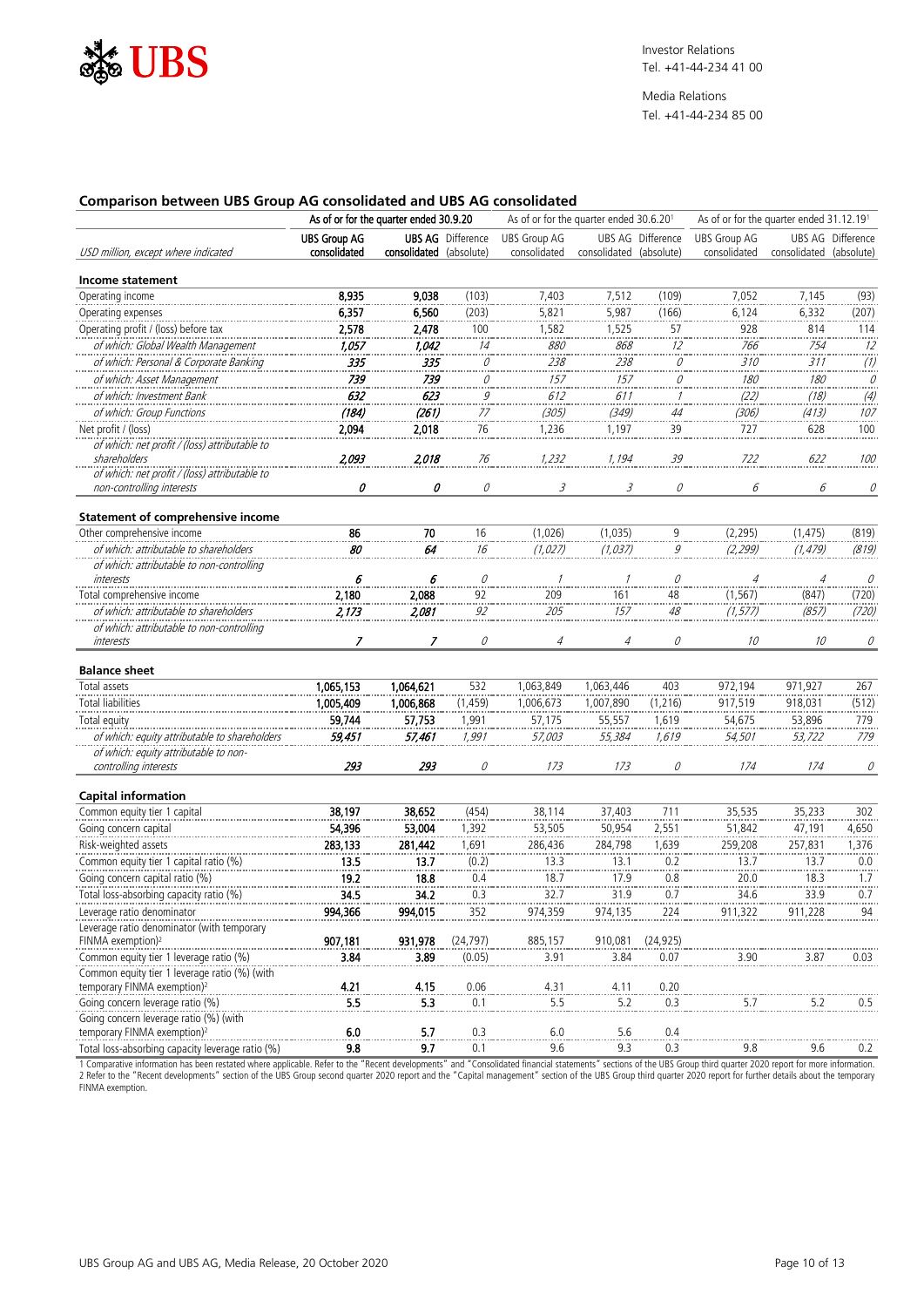

Media Relations Tel. +41-44-234 85 00

UBS's third quarter 2020 report, media release and slide presentation will be available from 06:45 CEST on Tuesday, 20 October 2020, at *[www.ubs.com/quarterlyreporting](https://www.ubs.com/quarterlyreporting)*.

UBS will hold a presentation of its third quarter 2020 results on Tuesday, 20 October 2020. The results will be presented by Sergio P. Ermotti, Group Chief Executive Officer, Kirt Gardner, Group Chief Financial Officer, Martin Osinga, Investor Relations, and Mark Hengel, Group External Communications.

## **Time**

- 09:00–11:00 CEST
- 08:00–10:00 BST
- 03:00–05:00 US EST

## **Audio webcast**

The presentation for analysts can be followed live on *[www.ubs.com/quarterlyreporting](https://www.ubs.com/quarterlyreporting)* with a simultaneous slide show.

## **Webcast playback**

An audio playback of the results presentation will be made available at *[www.ubs.com/investors](https://www.ubs.com/investors)* later in the day.

## **UBS Group AG and UBS AG**

Investor contact Switzerland: +41-44-234 41 00

Media contact Switzerland: +41-44-234 85 00 UK: +44-207-567 47 14 Americas: +1-212-882 58 58 APAC: +852-297-1 82 00

*[www.ubs.com](https://www.ubs.com/)*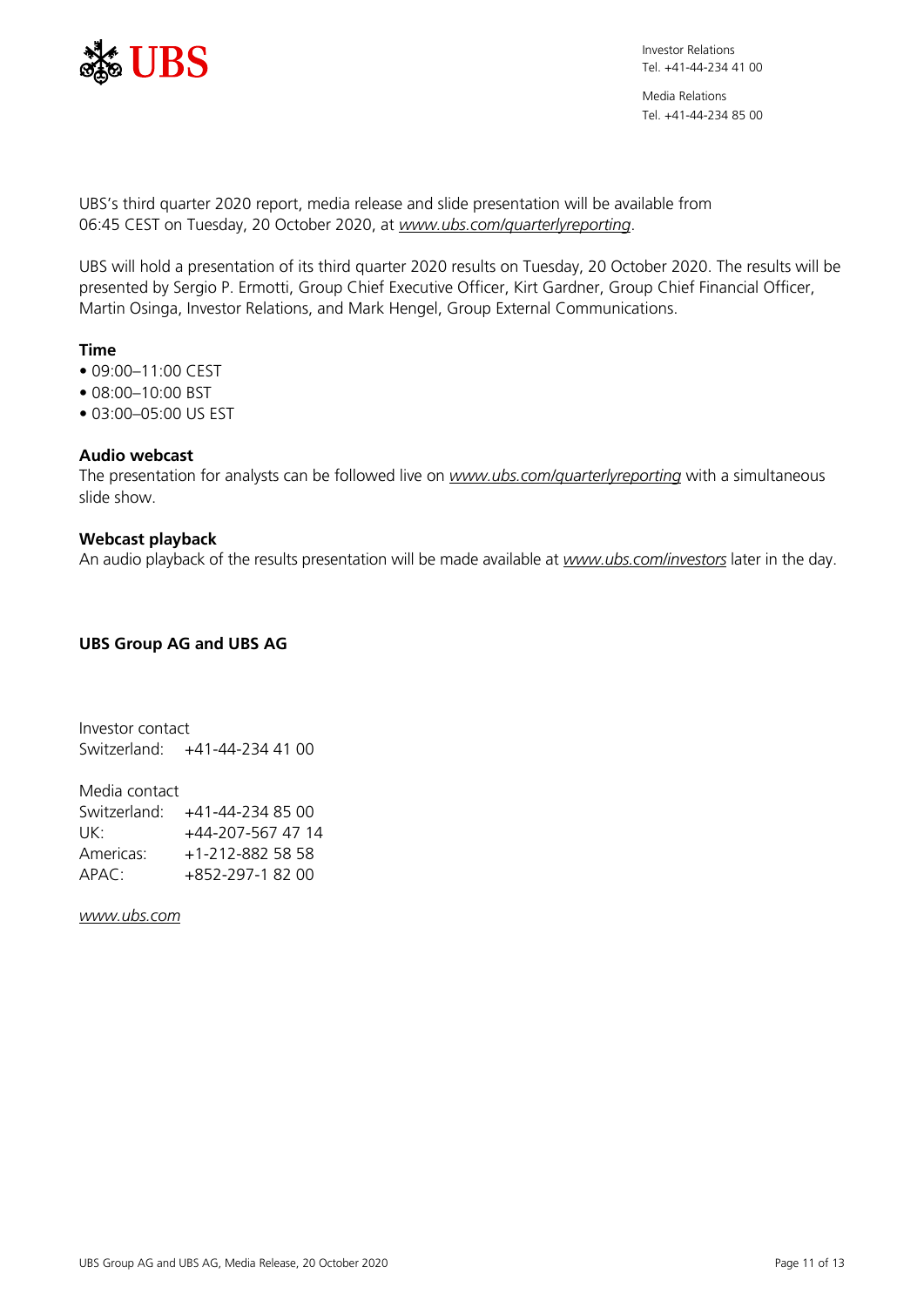

#### **Cautionary Statement Regarding Forward-Looking Statements**

This news release contains statements that constitute "forward-looking statements," including but not limited to management's outlook for UBS's financial performance and statements relating to the anticipated effect of transactions and strategic initiatives on UBS's business and future development. While these forward-looking statements represent UBS's judgments and expectations concerning the matters described, a number of risks, uncertainties and other important factors could cause actual developments and results to differ materially from UBS's expectations. The outbreak of COVID-19 and the measures being taken globally to reduce the peak of the resulting pandemic have had and may continue to have a significant adverse effect on global economic activity, and an adverse effect on the credit profile of some of our clients and other market participants, which has resulted in and may continue to increase expected credit loss expense and credit impairments. The unprecedented scale of the measures to control the COVID-19 outbreak creates significantly greater uncertainty about forward-looking statements in addition to the factors that generally affect our businesses, which include, but are not limited to: (i) the degree to which UBS is successful in the ongoing execution of its strategic plans, including its cost reduction and efficiency initiatives and its ability to manage its levels of riskweighted assets (RWA) and leverage ratio denominator (LRD), liquidity coverage ratio and other financial resources, including changes in RWA assets and liabilities arising from higher market volatility and other changes related to the COVID-19 pandemic; (ii) the degree to which UBS is successful in implementing changes to its businesses to meet changing market, regulatory and other conditions; (iii) the continuing low or negative interest rate environment in Switzerland and other jurisdictions; (iv) developments (including as a result of the COVID-19 pandemic) in the macroeconomic climate and in the markets in which UBS operates or to which it is exposed, including movements in securities prices or liquidity, credit spreads, and currency exchange rates, and the effects of economic conditions, market developments, and geopolitical tensions, and changes to national trade policies on the financial position or creditworthiness of UBS's clients and counterparties as well as on client sentiment and levels of activity; (v) changes in the availability of capital and funding, including any changes in UBS's credit spreads and ratings, as well as availability and cost of funding to meet requirements for debt eligible for total loss-absorbing capacity (TLAC); (vi) changes in or the implementation of financial legislation and regulation in Switzerland, the US, the UK, the European Union and other financial centers that have imposed, or resulted in, or may do so in the future, more stringent or entity-specific capital, TLAC, leverage ratio, net stable funding ratio, liquidity and funding requirements, heightened operational resilience requirements, incremental tax requirements, additional levies, limitations on permitted activities, constraints on remuneration, constraints on transfers of capital and liquidity and sharing of operational costs across the Group or other measures, and the effect these will or would have on UBS's business activities; (vii) the degree to which UBS is successful in implementing further changes to its legal structure to improve its resolvability and meet related regulatory requirements and the potential need to make further changes to the legal structure or booking model of UBS Group in response to legal and regulatory requirements, proposals in Switzerland and other jurisdictions for mandatory structural reform of banks or systemically important institutions or to other external developments, and the extent to which such changes will have the intended effects; (viii) UBS's ability to maintain and improve its systems and controls for the detection and prevention of money laundering and compliance with sanctions to meet evolving regulatory requirements and expectations, in particular in the US; (ix) the uncertainty arising from the UK's exit from the EU; (x) changes in UBS's competitive position, including whether differences in regulatory capital and other requirements among the major financial centers will adversely affect UBS's ability to compete in certain lines of business; (xi) changes in the standards of conduct applicable to our businesses that may result from new regulations or new enforcement of existing standards, including measures to impose new and enhanced duties when interacting with customers and in the execution and handling of customer transactions; (xii) the liability to which UBS may be exposed, or possible constraints or sanctions that regulatory authorities might impose on UBS, due to litigation, contractual claims and regulatory investigations, including the potential for disqualification from certain businesses, potentially large fines or monetary penalties, or the loss of licenses or privileges as a result of regulatory or other governmental sanctions, as well as the effect that litigation, regulatory and similar matters have on the operational risk component of our RWA as well as the amount of capital available for return to shareholders; (xiii) the effects on UBS's cross-border banking business of tax or regulatory developments and of possible changes in UBS's policies and practices relating to this business; (xiv) UBS's ability to retain and attract the employees necessary to generate revenues and to manage, support and control its businesses, which may be affected by competitive factors; (xv) changes in accounting or tax standards or policies, and determinations or interpretations affecting the recognition of gain or loss, the valuation of goodwill, the recognition of deferred tax assets and other matters; (xvi) UBS's ability to implement new technologies and business methods, including digital services and technologies, and ability to successfully compete with both existing and new financial service providers, some of which may not be regulated to the same extent; (xvii) limitations on the effectiveness of UBS's internal processes for risk management, risk control, measurement and modeling, and of financial models generally; (xviii) the occurrence of operational failures, such as fraud, misconduct, unauthorized trading, financial crime, cyberattacks and systems failures, the risk of which is increased while COVID-19 control measures require large portions of the staff of both UBS and its service providers to work remotely; (xix) restrictions on the ability of UBS Group AG to make payments or distributions, including due to restrictions on the ability of its subsidiaries to make loans or distributions, directly or indirectly, or, in the case of financial difficulties, due to the exercise by FINMA or the regulators of UBS's operations in other countries of their broad statutory powers in relation to protective measures, restructuring and liquidation proceedings; (xx) the degree to which changes in regulation, capital or legal structure, financial results or other factors may affect UBS's ability to maintain its stated capital return objective; and (xxi) the effect that these or other factors or unanticipated events may have on our reputation and the additional consequences that this may have on our business and performance. The sequence in which the factors above are presented is not indicative of their likelihood of occurrence or the potential magnitude of their consequences. Our business and financial